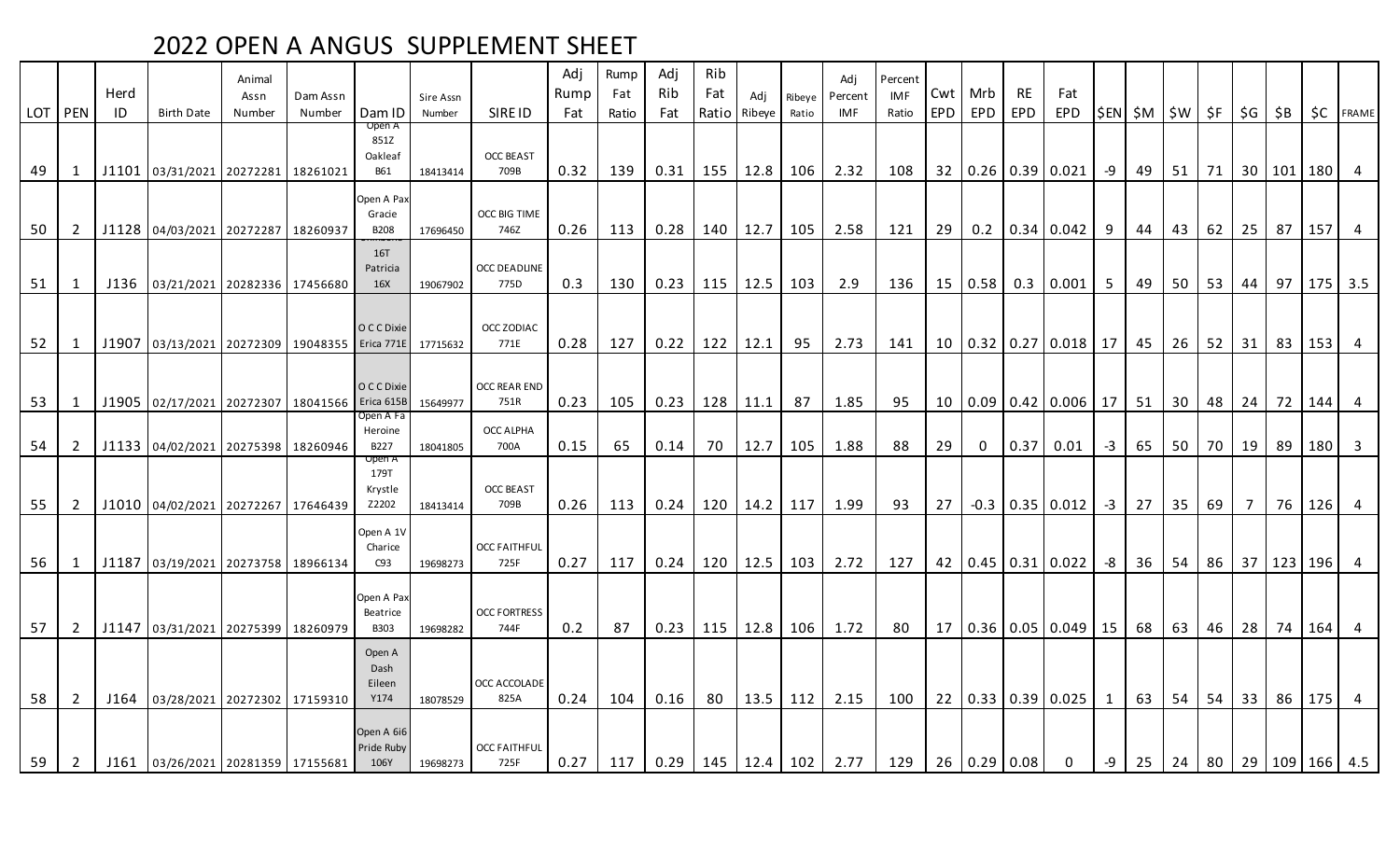| LOT   PEN |                | Herd<br>ID               | Birth Date                                    | Animal<br>Assn<br>Number | Dam Assn<br>Number | Dam ID                                                                                                                                                                                                                                                                                                                                            | Sire Assn<br>Number                                   | SIRE ID                                                                                                | Adj<br>Rump<br>Fat           | Rump<br>Fat<br>Ratio | Adj<br>Rib<br>Fat       | Rib<br>Fat<br>Ratio          | Adi<br>Ribeye                                   | Ribeve<br>Ratio | Adi<br>Percent<br>IMF                    | Percent<br>IMF<br>Ratio                                                                    | EPD               | Cwt Mrb<br>EPD              | <b>RE</b><br>EPD | Fat<br>EPD                   |                                         | \$EN  \$M   \$W   \$F   \$G                                          |                                                                                                                                       |                                    |                                      | ∣\$B                                                                     |                                                          | <b>\$C</b> FRAME                            |
|-----------|----------------|--------------------------|-----------------------------------------------|--------------------------|--------------------|---------------------------------------------------------------------------------------------------------------------------------------------------------------------------------------------------------------------------------------------------------------------------------------------------------------------------------------------------|-------------------------------------------------------|--------------------------------------------------------------------------------------------------------|------------------------------|----------------------|-------------------------|------------------------------|-------------------------------------------------|-----------------|------------------------------------------|--------------------------------------------------------------------------------------------|-------------------|-----------------------------|------------------|------------------------------|-----------------------------------------|----------------------------------------------------------------------|---------------------------------------------------------------------------------------------------------------------------------------|------------------------------------|--------------------------------------|--------------------------------------------------------------------------|----------------------------------------------------------|---------------------------------------------|
|           |                |                          |                                               |                          |                    |                                                                                                                                                                                                                                                                                                                                                   |                                                       |                                                                                                        |                              |                      |                         |                              |                                                 |                 |                                          |                                                                                            |                   |                             |                  |                              |                                         |                                                                      |                                                                                                                                       |                                    |                                      |                                                                          |                                                          |                                             |
| 60        | 1              |                          | J1336 04/04/2021 20272298 19048360 Erica 783E |                          |                    | O C C Dixie                                                                                                                                                                                                                                                                                                                                       | 15649977                                              | <b>OCC REAR END</b><br>751R                                                                            | 0.25                         | 109                  | 0.15                    | 75                           | 11.4                                            | 94              | 2.2                                      | 103                                                                                        |                   |                             |                  | 5   0.16   0.01   0.025   18 |                                         | 61                                                                   | 30 <sup>1</sup>                                                                                                                       |                                    | $34$   20                            | 54                                                                       | $131 \quad 3$                                            |                                             |
|           |                |                          |                                               |                          |                    | O C C Dixie                                                                                                                                                                                                                                                                                                                                       |                                                       | <b>OCC REAR END</b>                                                                                    |                              |                      |                         |                              |                                                 |                 |                                          |                                                                                            |                   |                             |                  |                              |                                         |                                                                      |                                                                                                                                       |                                    |                                      |                                                                          |                                                          |                                             |
| 61        | 2              |                          | J1901 02/28/2021 20272305 17465950 Erica 612Y |                          |                    |                                                                                                                                                                                                                                                                                                                                                   | 15649977                                              | 751R                                                                                                   | 0.21                         | 95                   | 0.13                    | 72                           | 13.4                                            | 106             | 1.96                                     | 101                                                                                        | 24                |                             |                  | $-0.3$ 0.86 $-0.05$          | 6                                       | 66                                                                   |                                                                                                                                       | 53 52 18 70                        |                                      |                                                                          |                                                          | $157$ 4                                     |
| 62        | 2              |                          |                                               |                          |                    | Open A 1V<br>Pride Ruby<br>B283                                                                                                                                                                                                                                                                                                                   | 19698282                                              | <b>OCC FORTRESS</b><br>744F                                                                            | 0.34                         | 148                  |                         |                              | 14                                              |                 |                                          |                                                                                            |                   |                             |                  |                              |                                         | 67                                                                   |                                                                                                                                       |                                    |                                      | 84                                                                       |                                                          | $176$ 4                                     |
| 63        | $\overline{2}$ |                          |                                               |                          |                    |                                                                                                                                                                                                                                                                                                                                                   | 19067902                                              | <b>OCC DEADLINE</b><br>775D                                                                            |                              |                      |                         |                              |                                                 |                 |                                          |                                                                                            |                   |                             |                  |                              | 5 <sup>5</sup>                          | 42                                                                   |                                                                                                                                       |                                    | 25                                   | 81                                                                       | 147                                                      | $\overline{4}$                              |
| 64        | $\mathbf{1}$   | J189                     |                                               |                          |                    | O C C Dixie                                                                                                                                                                                                                                                                                                                                       | 18041805                                              | OCC ALPHA<br>700A                                                                                      | 0.19                         | 83                   | 0.14                    | 70                           | 11.2                                            | 93              | 1.79                                     | 84                                                                                         |                   |                             | 0.2              | $-0.02$                      | 4                                       | 48                                                                   | 47                                                                                                                                    |                                    |                                      | 55                                                                       | $119$ 3                                                  |                                             |
| 65        | 1              |                          |                                               |                          |                    | Pollyanna<br>630D                                                                                                                                                                                                                                                                                                                                 | 19067902                                              | <b>OCC DEADLINE</b><br>775D                                                                            | 0.23                         | 105                  |                         | 100                          |                                                 | 96              | 2.38                                     | 123                                                                                        |                   |                             |                  |                              |                                         |                                                                      |                                                                                                                                       |                                    |                                      |                                                                          |                                                          | $104$ 3                                     |
| 66        | -1             |                          |                                               |                          |                    | 050 Fawn<br>A3296                                                                                                                                                                                                                                                                                                                                 | 18413414                                              | <b>OCC BEAST</b><br>709B                                                                               | 0.27                         | 117                  | 0.26                    | 130                          | 11.5                                            | 95              | 3.37                                     | 157                                                                                        |                   |                             |                  |                              | $\mathbf{3}$                            | 57                                                                   | 44                                                                                                                                    |                                    |                                      | 98                                                                       | $184$ 4                                                  |                                             |
| 67        | 1              |                          |                                               |                          |                    | Open A<br>829 Krystle<br>86W                                                                                                                                                                                                                                                                                                                      | 18413411                                              | <b>OCC BENSON</b><br>684B                                                                              | 0.43                         |                      |                         |                              |                                                 |                 |                                          | 100                                                                                        |                   |                             |                  |                              |                                         |                                                                      |                                                                                                                                       |                                    |                                      |                                                                          |                                                          |                                             |
|           |                |                          |                                               |                          |                    | Open A Jet<br><b>STR Patrica</b>                                                                                                                                                                                                                                                                                                                  |                                                       | <b>OCC FORTRESS</b>                                                                                    |                              |                      |                         |                              |                                                 |                 |                                          |                                                                                            |                   |                             |                  |                              |                                         |                                                                      |                                                                                                                                       |                                    |                                      |                                                                          |                                                          |                                             |
| 69        |                |                          |                                               |                          |                    | Open A<br>Y391 Dora                                                                                                                                                                                                                                                                                                                               |                                                       | 825A                                                                                                   |                              |                      |                         |                              |                                                 |                 |                                          |                                                                                            |                   |                             |                  |                              |                                         |                                                                      |                                                                                                                                       |                                    |                                      |                                                                          |                                                          |                                             |
|           |                |                          |                                               |                          |                    | Open A<br>4336 Miss<br>Gold                                                                                                                                                                                                                                                                                                                       |                                                       | <b>OCC THUMPER</b>                                                                                     |                              |                      |                         |                              |                                                 |                 |                                          |                                                                                            |                   |                             |                  |                              |                                         |                                                                      |                                                                                                                                       |                                    |                                      |                                                                          |                                                          | $\overline{4}$                              |
| 71        | $\overline{2}$ |                          |                                               |                          |                    | Open A<br><b>WDY</b><br>Eileen<br>A3191                                                                                                                                                                                                                                                                                                           | 19067902                                              | OCC DEADLINE<br>775D                                                                                   | 0.31                         | 135                  | 0.21                    | 105                          | 13.4                                            |                 | 1.66                                     | 78                                                                                         | 14                |                             |                  |                              | $\mathbf{0}$                            | 48                                                                   | 53                                                                                                                                    |                                    | 10                                   | 55                                                                       |                                                          | $\overline{4}$                              |
|           | 68<br>70       | 1<br>2<br>$\overline{2}$ |                                               |                          |                    | J1141 04/02/2021 20272288 18260968<br>J1109 04/15/2021 20272284 18260903<br>J1909 02/21/2021 20272310 18711653<br>J1084 04/10/2021 20272277 17646642<br>J118 04/08/2021 20273757 16521527<br>J1340 04/06/2021 20272299 19028605<br>J1152 03/29/2021 20272289 18260990<br>J1089 03/29/2021 20272280 17705932<br>J1061 03/23/2021 20272275 17648109 | $_{\rm occ}$<br>Open A<br>E99<br><b>B340</b><br>A3408 | Open A Pax<br>Dora B113<br>03/27/2021 20272304 17479609 Erica 654Z<br>19698282<br>18078529<br>16293203 | 744F<br>OCC ACCOLADE<br>819T | 0.13<br>0.3<br>0.26  | 100<br>57<br>130<br>113 | 0.28<br>0.14<br>0.28<br>0.25 | $0.23$   115<br>0.18<br>100<br>70<br>140<br>125 | 12<br>13.2      | 12.2<br>12.3<br>99<br>14.2<br>117<br>109 | 116 2.49<br>TOO YOUNG FOR CARCASS ULTRASOUND<br>2.26<br>100<br>2.22<br>2.22<br>2.55<br>111 | 104<br>104<br>119 | 116<br>14<br>5 <sup>5</sup> | 19               | $-0.2$                       | 20   0.03   0.44  <br>$-0.2$ 0.29 0.021 | 22 0.27 0.19 0.057<br>25 0.41 0.23 0.034<br>25   0.09   0.47   0.018 | 27 0.02 0.23 0.031 4<br>5   0.12   0.16   0.031   15   39<br>$0.3$   0.16   0.042   11  <br>$-0.1$   0.45   0.016   9  <br>61<br>$-1$ | 52<br>55<br>$-0.01$ $-15$ 23<br>45 | 60  <br>40<br>42  <br>36<br>49<br>34 | 56<br>43 11<br>$65$ 33<br>46   27<br>$57 \mid$<br>23<br>65  <br>24<br>45 | 68 16<br>$30$   20  <br>50<br>73<br>60 15 75<br>80<br>88 | $147$ 4<br>$152$ 4<br>$127$ 5<br>175<br>119 |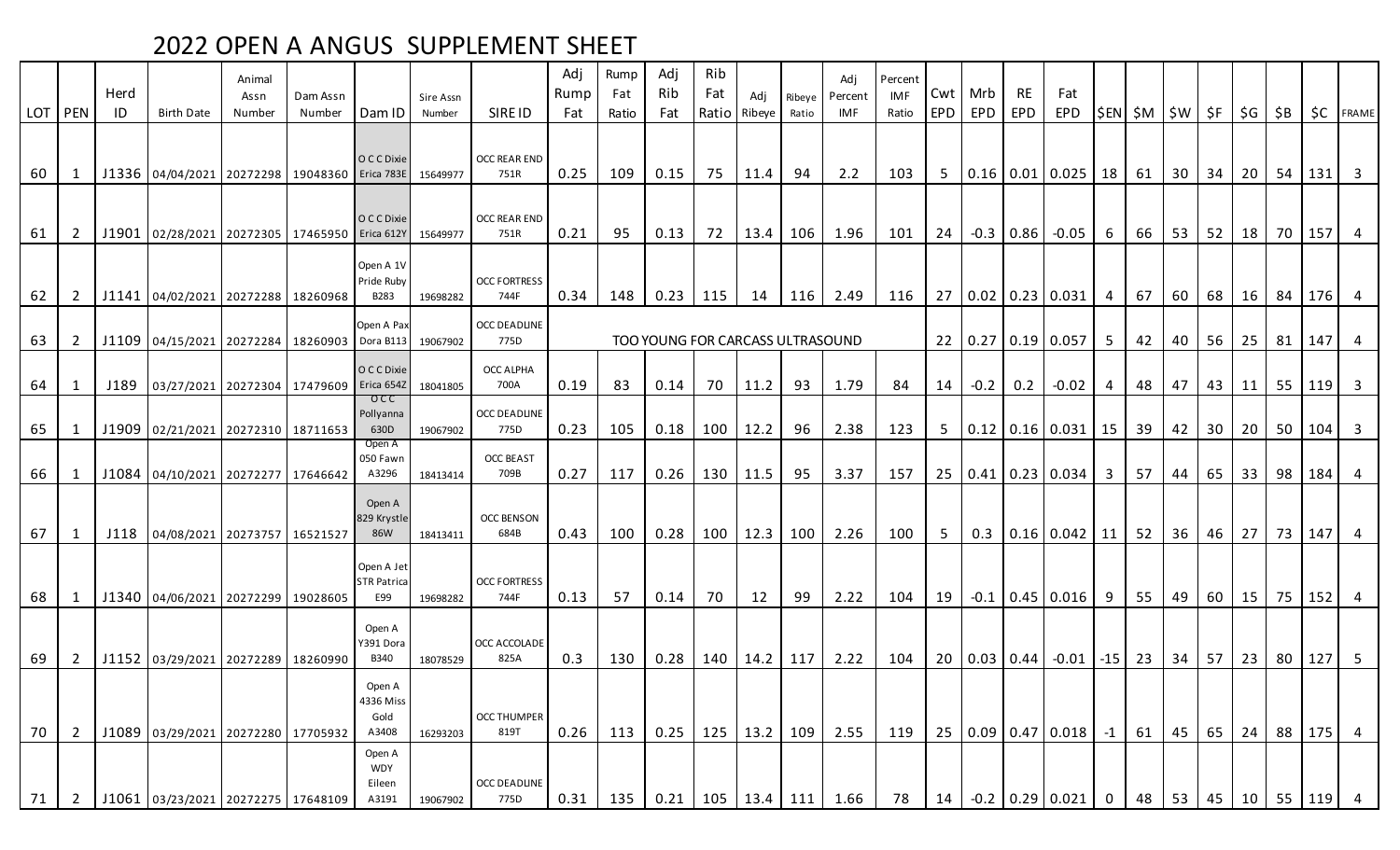|    |                | Herd                                  |                                                                  | Animal<br>Assn | Dam Assn                 |                                        | Sire Assn |                                                     | Adj<br>Rump        | Rump<br>Fat      | Adj<br>Rib      | Rib<br>Fat | Adi    | Ribeve         | Adj<br>Percent                                                                                                    | Percent<br><b>IMF</b> |     | $Cwt$ Mrb | <b>RE</b>                     | Fat                      |                |                             |    |         |    |    |     |                                |
|----|----------------|---------------------------------------|------------------------------------------------------------------|----------------|--------------------------|----------------------------------------|-----------|-----------------------------------------------------|--------------------|------------------|-----------------|------------|--------|----------------|-------------------------------------------------------------------------------------------------------------------|-----------------------|-----|-----------|-------------------------------|--------------------------|----------------|-----------------------------|----|---------|----|----|-----|--------------------------------|
|    | LOT   PEN      | ID                                    | Birth Date                                                       | Number         | Number                   | Dam ID                                 | Number    | SIRE ID                                             | Fat                | Ratio            | Fat             | Ratio      | Ribeye | Ratio          | IMF                                                                                                               | Ratio                 | EPD | EPD       | EPD                           | EPD                      |                | $ \$EN \$M \$W \$F \$G \$B$ |    |         |    |    |     | <b>\$C</b> FRAME               |
| 72 | 1              |                                       | J1268 03/30/2021 20272296 18947089                               |                |                          | Open A BT<br>Enchantres<br>s D171      | 15992646  | <b>OCC</b><br><b>TRANSFORMAT</b><br><b>ION 680T</b> | 0.12               | 52               | 0.13            | 65         | 9.7    | 80             | 1.83                                                                                                              | 86                    |     |           | 12   0.22   0.16              | $-0.01$                  | 1              | 38                          | 37 | 49      | 27 | 76 | 137 | $\overline{\mathbf{3}}$        |
| 73 | $\overline{2}$ |                                       | J1041 04/06/2021 20275392 17647934                               |                |                          | Open A RW<br>Krystle<br>A364           | 18413414  | <b>OCC BEAST</b><br>709B                            | 0.23               | 100              | 0.21            | 105        | 13.5   | 112            | 2.45                                                                                                              | 114                   |     |           |                               | 45 0.53 0.53 0.028       | $-8$           | 62                          |    |         |    |    |     | 61   89   43   132   233   4   |
| 74 | 1              |                                       | J1069 03/30/2021 20272276 17646634                               |                |                          | Open A Ad<br>Malinda<br>A3229          | 18413414  | <b>OCC BEAST</b><br>709B                            | 0.17               | 74               | 0.26            | 130        | 11.2   | 93             | 2.56                                                                                                              | 120                   |     |           | 44 0.31 0.69                  | $-0$                     | $\overline{2}$ | 68                          |    |         |    |    |     | 52   93   38   130   237   4.5 |
| 75 | $\overline{2}$ |                                       | J1900 02/17/2021 20279886 18041566                               |                |                          | O C C Dixie<br>Erica 615B              | 18078529  | <b>OCC ACCOLADE</b><br>825A                         | 0.27               | 123              | 0.17            | 94         | 12.4   | 98             | 1.86                                                                                                              | 96                    |     |           | 11   0.01   0.44              | $-0$                     | $-5$           | 31                          |    | $38$ 50 | 21 |    |     | 72   124   3                   |
| 76 | $\overline{2}$ | J1057                                 | 03/28/2021 20272274 18701804                                     |                |                          | Open A<br>Windy<br>Dora<br>A3156       |           | <b>OCC BEAST</b><br>709B                            | 0.3                | 130              | 0.21            | $105$      | 13.5   | 112            | 2.11                                                                                                              | 99                    |     |           | $32 \mid 0.11 \mid 0.51 \mid$ | $-0.02$                  | $-19$          | 26                          | 38 | 68      | 28 | 95 | 149 |                                |
| 77 |                | <b>J1003</b><br>OUT OF<br><b>SALE</b> |                                                                  |                |                          |                                        | 18413414  |                                                     |                    |                  |                 |            |        |                |                                                                                                                   |                       |     |           |                               |                          |                |                             |    |         |    |    |     |                                |
| 78 | 1              |                                       | J145 04/05/2021 20272300 17155268                                |                |                          | Open A<br>6032<br>Karama<br>167X       | 19067906  | OCC DEVOTED<br>794D                                 | 0.22               | 96               | 0.17            | 85         | 11.6   | 96             | 2.11                                                                                                              | 99                    |     |           | 6   0.29   0.29               | $-0$                     | 5              | 50                          | 29 | 47      | 32 |    |     | 79   152   4.3                 |
|    |                |                                       |                                                                  |                | OPEN A 167X DEVOTED J145 |                                        |           |                                                     | <b>CED</b><br>$+3$ | <b>BW</b><br>1.6 | <b>WW</b><br>32 | YW<br>56   | 9      | CEM MILK<br>24 |                                                                                                                   |                       |     |           |                               |                          |                |                             |    |         |    |    |     |                                |
| 79 | $\overline{2}$ |                                       | J1283 03/25/2021 20275419 18947022                               |                |                          | Open A<br>Char<br>Enchantres<br>s D280 | 18413414  | <b>OCC BEAST</b><br>709B                            | 0.27               | 117              | 0.21            | 105        | 14     | 116            | 2.43                                                                                                              | 114                   |     |           |                               | 33   0.34   0.68   0.021 | $-1$           | 50                          | 61 | 69      |    |    |     | 37 106 187 3.5                 |
|    |                |                                       | 80 2 J1903 03/03/2021 20273803 18041566 Erica 615B 18078529 825A |                |                          | O C C Dixie                            |           | OCC ACCOLADE                                        |                    |                  |                 |            |        |                | $0.21$   95   0.15   83   14.1   111   1.81   93   5   -0.2   0.43   -0.01   -3   29   39   31   12   44   86   4 |                       |     |           |                               |                          |                |                             |    |         |    |    |     |                                |
| 81 | $\overline{2}$ | J1022<br>OUT OF<br>SALE               |                                                                  |                |                          |                                        |           |                                                     |                    |                  |                 |            |        |                |                                                                                                                   |                       |     |           |                               |                          |                |                             |    |         |    |    |     |                                |
| 82 | $\overline{2}$ |                                       | J1193 03/27/2021 20272292 18932207                               |                |                          | Open A<br>292X Fawn<br>C142            | 19067902  | OCC DEADLINE<br>775D                                | 0.25               | 109              |                 |            |        |                | $0.22$   110   13.9   115   1.71                                                                                  | 80                    |     |           |                               | $34$ -0.3 0.62 -0.02     | $-6$           | 36                          |    |         |    |    |     | 43   75   14   89   151   4.5  |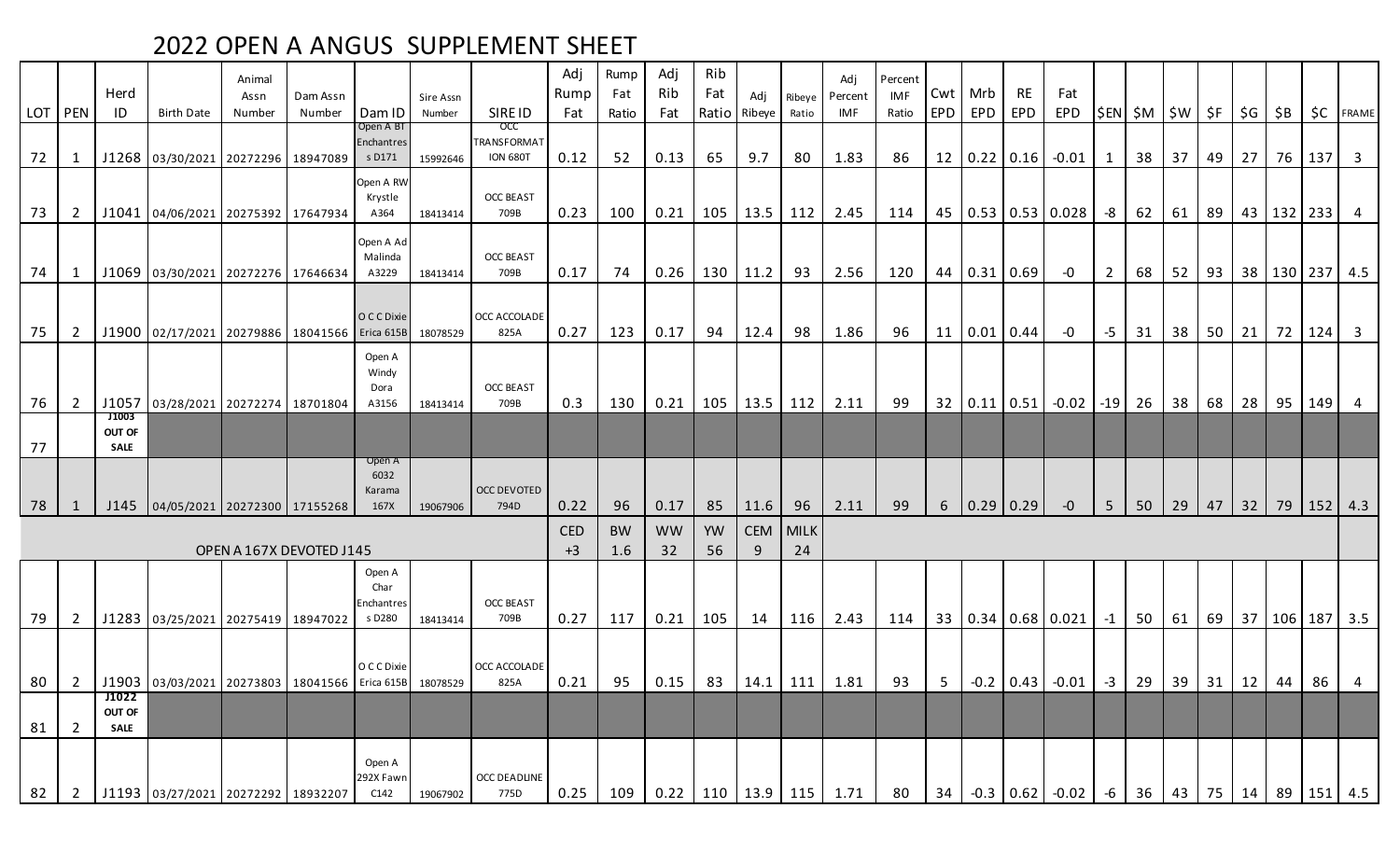|     | LOT PEN        | Herd<br>ID | <b>Birth Date</b>                             | Animal<br>Assn<br>Number | Dam Assn<br>Number | Dam ID                                            | Sire Assn<br>Number | SIRE ID                     | Adj<br>Rump<br>Fat | Rump<br>Fat<br>Ratio | Adj<br>Rib<br>Fat | Rib<br>Fat<br>Ratio | Adj<br>Ribeye | Ribeve<br>Ratio | Adi<br>Percent<br>IMF            | Percent<br>IMF<br>Ratio | EPD <sup>1</sup> | Cwt   Mrb<br>EPD | <b>RE</b><br>EPD | Fat<br>EPD                                  |                | \$EN  \$M   \$W   \$F   \$G |                 |              |              | \$B  |        | <b>\$C</b> FRAME        |
|-----|----------------|------------|-----------------------------------------------|--------------------------|--------------------|---------------------------------------------------|---------------------|-----------------------------|--------------------|----------------------|-------------------|---------------------|---------------|-----------------|----------------------------------|-------------------------|------------------|------------------|------------------|---------------------------------------------|----------------|-----------------------------|-----------------|--------------|--------------|------|--------|-------------------------|
| 83  | 2              |            | J1906 03/19/2021 20272308 17465950 Erica 612Y |                          |                    | O C C Dixie                                       | 15649977            | <b>OCC REAR END</b><br>751R | 0.18               | 82                   | 0.19              | 106                 | 13.6          | 107             | 2                                | 103                     | 11               | $-0.1$           |                  | $ 0.88 $ -0.03   14                         |                | 75                          | $39 \mid 39$    |              | 26           | 66   | 161    | $\overline{\mathbf{3}}$ |
| 84  | 2              |            | J1904 02/24/2021 20272306 17465950 Erica 612Y |                          |                    | O C C Dixie                                       | 19068490            | <b>OCC DAYBREAK</b><br>743D | 0.33               | 100                  | 0.28              | 100                 | 14.2          | 100             | 1.94                             | 100                     | $1 \quad$        |                  | $-0.5$ 0.75      | $-0$                                        | 22             | 45                          | 29              | 32           | 3            | 35   | 90     | 3.8                     |
| 85  | $\overline{2}$ |            | J1214 04/01/2021 20272295 18308826            |                          |                    | Open A 1V<br>Beatrice<br>C330                     | 16293203            | <b>OCC THUMPER</b><br>819T  | 0.28               | 122                  | 0.24              | 120                 | 12            | 99              | 2.47                             | 115                     |                  |                  |                  | 18   0.18   0.03   0.026                    | 3 <sup>1</sup> | 55                          |                 |              | $50$ 55 21   | 77 I |        | $155$ 3.5               |
| 86  | $\overline{2}$ |            | J1278 04/02/2021 20272297 18947067 Dora D238  |                          |                    | Open A GP                                         | 16293203            | <b>OCC THUMPER</b><br>819T  | 0.17               | 74                   | 0.2               | 100                 | 13            | 107             | 1.34                             | 63                      |                  |                  |                  | 30 0.09 0.49 0.021                          |                | $-15$ 43                    |                 | $54 \mid 67$ | 24           | 91   | 161    | $\overline{\mathbf{3}}$ |
| 87  | 1              |            | J1100 03/22/2021 20275396 18261016            |                          |                    | Open A<br>650H<br>Heroine<br><b>B57</b>           | 19067902            | OCC DEADLINE<br>775D        | 0.21               | 91                   | 0.23              | 115                 | 12.5          | 103             | 1.99                             | 93                      | -6               |                  | $-0.2$ 0.38      | $-0.03$                                     | 16             | 46                          |                 | $26$ 34      | $\vert$ 12   | 46   | 106    | $\overline{\mathbf{3}}$ |
| 88  | $\mathbf{1}$   |            | J1589 03/12/2021 20279885 20278929            |                          |                    | <b>OPEN A</b><br>775D<br><b>HEROINE</b><br>G9144A | 19068490            | <b>OCC DAYBREAK</b><br>743D | 0.19               | 86                   | 0.16              | 94                  | 11.8          | 102             | 1.9                              | 97                      |                  |                  |                  | $14 \mid 0.23 \mid 0.37 \mid 0.026 \mid 21$ |                | 62                          | 30 <sup>°</sup> | 63           | 28           |      |        | 90   179   3            |
|     |                |            |                                               |                          |                    |                                                   |                     |                             | <b>CED</b><br>11   | <b>BW</b>            | <b>WW</b><br>41   | YW<br>61            | CEM-MILK      | -8              |                                  |                         |                  |                  |                  |                                             |                |                             |                 |              |              |      |        |                         |
| -89 | 1              |            | J1037 03/26/2021 20272271 17733731            |                          |                    | Dash<br>Beatrice<br>A314                          | 18078529            | OCC ACCOLADE<br>825A        | 0.24               | 104                  | 0.27              | 135                 | 12            | 99              | 1.99                             | 93                      |                  | $26$ 0.26        |                  | $0.5$ 0.014 -15 42                          |                |                             | 58              |              | $62$   32    | 93   | 163    |                         |
| 90  | $\mathbf{1}$   |            | J1312 03/28/2021 20273802 18947070            |                          |                    | Open A<br>Mod<br>Gracie<br>D539                   | 19698273            | <b>OCC FAITHFUL</b><br>725F | 0.25               | 109                  | 0.26              | 130                 | 12.1          | 100             | 2.29                             | 107                     |                  |                  |                  | 17   0.53   0.16   0.061   10   64          |                |                             |                 |              | 53   50   36 |      | 86 176 | $\overline{4}$          |
| 91  | $\mathbf{1}$   |            | J1103 03/31/2021 20272282 18261024            |                          |                    | Open A 1V<br>Princess<br><b>B70</b>               | 18078529            | OCC ACCOLADE<br>825A        | 0.35               | 152                  | 0.23              | 115                 | $12.3$ 102    |                 | 2.64                             |                         |                  |                  |                  | $123$   13   0.58   0.2   0.064   12        |                | 52                          |                 |              | 48 50 38     |      |        | 88 166 3.6              |
| 92  | $\overline{2}$ |            | J169 03/27/2021 20272303 17159306             |                          |                    | Open A<br>Dash<br>Charice<br>Y197                 | 18413414            | <b>OCC BEAST</b><br>709B    | 0.24               | 104                  |                   |                     |               |                 | $0.23$   115   13.6   112   2.35 | 110                     |                  |                  |                  | 11   0.31   0.52   0.007   4                |                | 50                          |                 |              | 38 42 35     |      |        | 77   150   4            |
| 93  | $\overline{2}$ |            | J1087 04/01/2021 20272279 17646644            |                          |                    | Open A<br>050<br>Karama<br>A3319                  | 19698282            | <b>OCC FORTRESS</b><br>744F | 0.3                | 130                  |                   |                     |               |                 | $0.23$   115   14.1   117   2.2  |                         |                  |                  |                  | $103$   32   0.05   0.42   0.032   1        |                | 57                          |                 |              | $54$ 76 20   |      |        | 96 182 5                |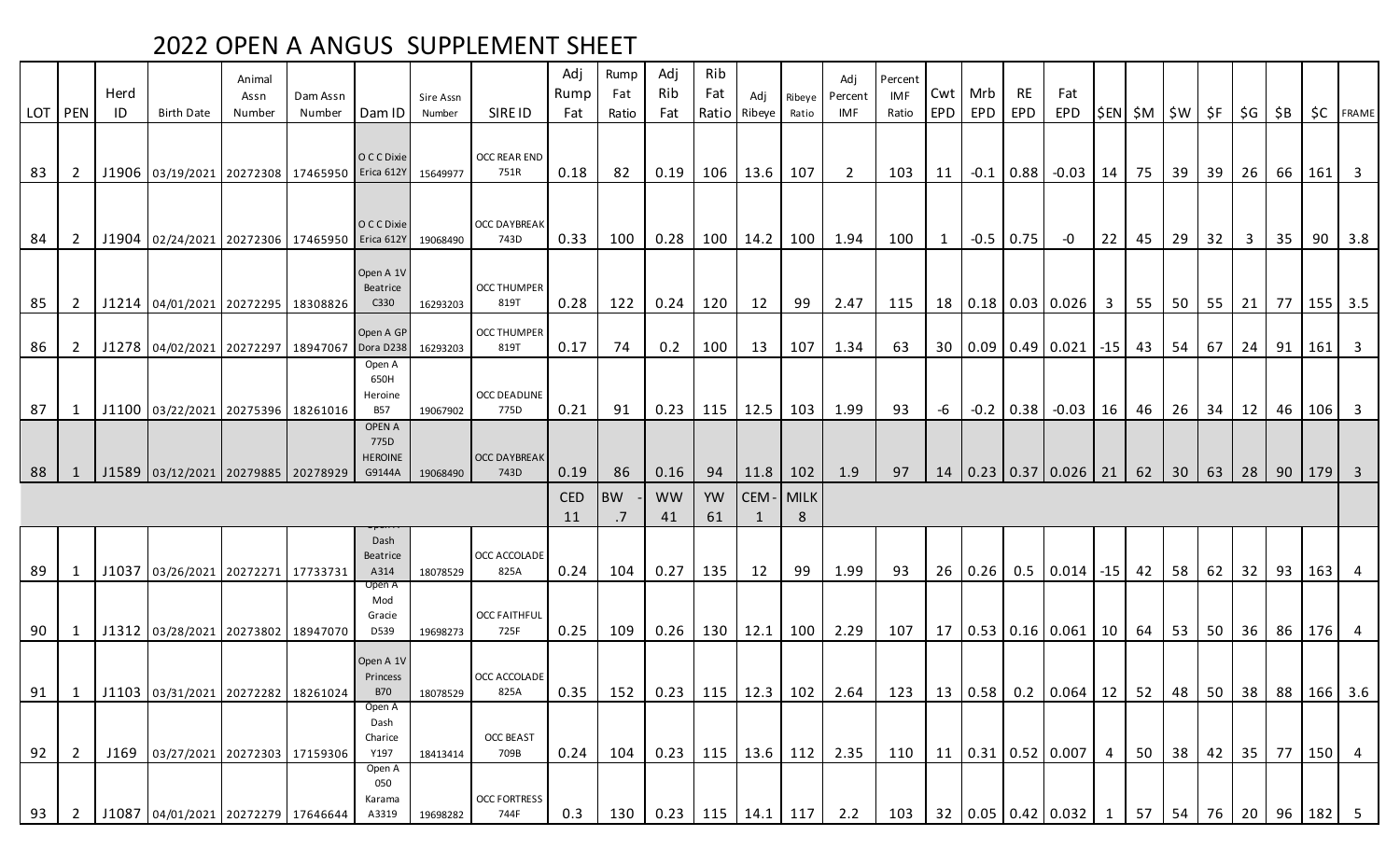| LOT <b>PEN</b> |                | Herd<br>ID                            | <b>Birth Date</b>                                  | Animal<br>Assn<br>Number | Dam Assn<br>Number | Dam ID                                         | Sire Assn<br>Number | SIRE ID                                 | Adj<br>Rump<br>Fat | Rump<br>Fat<br>Ratio | Adj<br>Rib<br>Fat                | Rib<br>Fat | Adi<br>Ratio Ribeye | Ribeye<br>Ratio | Adi<br>Percent<br>IMF | Percent<br>IMF<br>Ratio | EPD            | Cwt Mrb<br><b>EPD</b> | <b>RE</b><br>EPD | Fat<br>EPD                                       |                 | $ \$EN \$M \$W \$F \$G$ |    |              |           | \$B            |              | <b>\$C</b> FRAME        |
|----------------|----------------|---------------------------------------|----------------------------------------------------|--------------------------|--------------------|------------------------------------------------|---------------------|-----------------------------------------|--------------------|----------------------|----------------------------------|------------|---------------------|-----------------|-----------------------|-------------------------|----------------|-----------------------|------------------|--------------------------------------------------|-----------------|-------------------------|----|--------------|-----------|----------------|--------------|-------------------------|
| 94             | $\overline{2}$ |                                       | J1086 03/26/2021 20272278 17647853                 |                          |                    | Open A Bis<br>Fawn<br>A3315                    | 19698282            | <b>OCC FORTRESS</b><br>744F             | 0.44               | 191                  | 0.35                             | 175        | 12.8                | 106             | 2.19                  | 102                     | 9              | $-0.1$                | -0               | 0.073                                            | 8               | 64                      | 52 | 42           | 6         | 48             | 126          | $\overline{4}$          |
| 95             | 1              |                                       | J1051 04/27/2021 20272273 17674561                 |                          |                    | Open A 1V<br>Pride Ruby<br>A3123               | 18681041            | <b>OPEN A Z2236</b><br>WART D330        |                    |                      | TOO YOUNG FOR CARCASS ULTRASOUND |            |                     |                 |                       |                         |                |                       | 31   0.22   0.55 | $-0.02$                                          |                 | $-11$ 53                |    | 33   79      |           | 33   112   198 |              | $\overline{4}$          |
| 96             | 1              |                                       | J1191 03/25/2021 20272291 18306556                 |                          |                    | Open A<br>A3328<br>Krystle<br>C <sub>115</sub> | 19067902            | <b>OCC DEADLINE</b><br>775D             | 0.19               | 83                   | 0.15                             | 75         | 11.2                | 93              | 1.95                  | 91                      |                |                       |                  | 31   0.39   0.01   0.003                         | -6              | 42                      | 40 | 77           | 32        |                |              | 109   183   4.5         |
| 97             | 1              |                                       | J1910 03/12/2021 20272311 18711653                 |                          |                    | $_{\rm occ}$<br>Pollyanna<br>630D              | 15649977            | <b>OCC REAR END</b><br>751R             | 0.2                | 91                   | 0.19                             | 106        | 12.2                | 96              | 1.68                  | 87                      | $\overline{2}$ |                       |                  | $0.13$ 0.18 0.023                                | 17              | 64                      | 38 | 41           | 21        | 62             | 144          | $\overline{\mathbf{3}}$ |
| 98             | 1              |                                       | J1558 03/13/2021 20272301 20179626                 |                          |                    | Open A<br>751R Zara<br>G956                    | 18396008            | <b>OCC BLUEPRINT</b><br>632B            | 0.31               | 141                  | 0.24                             | 141        | 12.2                | 105             | 2.08                  | 106                     |                |                       |                  | $16 \mid 0.24 \mid 0.33 \mid 0.013 \mid 12 \mid$ |                 | 54                      |    | $42 \mid 51$ | 29        | 79             | 156          | $\overline{4}$          |
| 99             | 1              |                                       | J1127   04/21/2021   20272286   18694549           |                          |                    | Open A<br>050 Pride<br>Ruby B206               | 18736730            | OCC CHAMP<br>777C                       |                    |                      | TOO YOUNG FOR CARCASS ULTRASOUND |            |                     |                 |                       |                         | 51             | -0                    |                  | $0.58$ 0.019 -15 57                              |                 |                         |    | 56 94        | 21        | $114$ 205      |              | $\overline{4}$          |
| 100            | 1              |                                       | J1000 03/25/2021 20272265 17646421                 |                          |                    | Open A<br>050<br>Maiden<br>Z2157               | 19067902            | <b>OCC DEADLINE</b><br>775D             | 0.23               | 100                  | 0.23                             | 115        | 12.3                | 102             | 1.99                  | 93                      | 9              |                       |                  | $\vert 0.12 \vert 0.17 \vert 0.044$              | -6              | 42                      |    | 49 41        | 19        | 60             | 120          | $\overline{4}$          |
| 101            | 1              | J1071                                 | 4/15/22                                            | 20273755 17650341        |                    | Open A HD<br>Miss Gold<br>A3241                | 18965155            | OPEN A 145W<br><b>MODERATOR</b><br>E186 |                    |                      | TOO YOUNG FOR CARCASS ULTRASOUND |            |                     |                 |                       |                         |                |                       | 18 0.22 0.56     | $-0.01$                                          | $5\phantom{.0}$ | 35                      |    | $35 \mid 61$ | 33        | 93             | 156          | $\overline{\mathbf{3}}$ |
| 102            | $\mathbf{1}$   |                                       | J1212 04/09/2021 20272294 18310883                 |                          |                    | Open A<br>167 Eileen<br>A313                   | 19067906            | OCC DEVOTED<br>794D                     | 0.2                | 87                   | 0.17                             | 85         | 13.3                | 110             | 2.21                  | 103                     | 24             | $-0.1$                |                  | $0.36 \mid 0.008$                                | 5 <sup>5</sup>  | 49                      |    | 43 59        | $15 \mid$ | 74             |              | $145$ 3.5               |
|                |                |                                       | 103   1   J1186   04/07/2021   20272290   18313344 |                          |                    | Open A<br>0256 Dora<br>C85                     | 18413414            | <b>OCC BEAST</b><br>709B                | 0.2                | 87                   | 0.18                             | 90         | 11.6                | 96              | 2.33                  | 109                     |                |                       |                  | $21   0.14   0.58   -0.02   15  $                |                 | 36                      | 35 |              | 63 30     |                | 93   157   3 |                         |
| 104            | 1              | JIU75<br><b>OUT OF</b><br><b>SALE</b> |                                                    |                          |                    |                                                |                     |                                         |                    |                      |                                  |            |                     |                 |                       |                         |                |                       |                  |                                                  |                 |                         |    |              |           |                |              |                         |
| 105            | 1              |                                       | J1200 03/27/2021 20272293 18932212 Pride C247      |                          |                    | Open A<br>Z2217<br>Madame                      | 19067902            | <b>OCC DEADLINE</b><br>1025D            | 0.15               | 65                   | 0.16                             | 80         | 11.4                | 94              | 2.19                  | 102                     |                |                       |                  | 28 0.03 0.42 0.005                               | -8              | 44                      | 50 | 78           | 21        | 99             | 172          |                         |